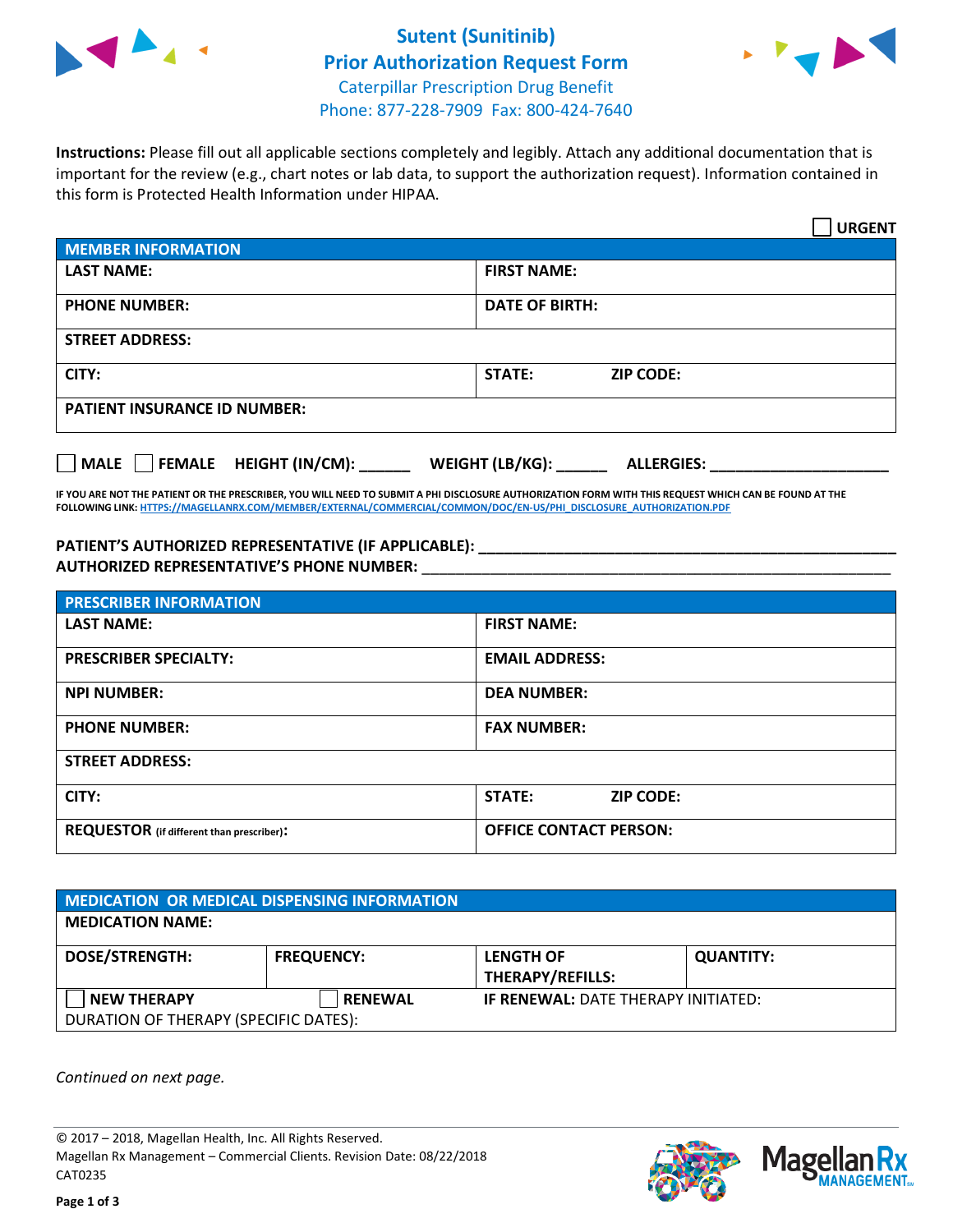



| <b>MEMBER'S LAST NAME:</b> NAME                                                                                                                                                                                                                                                                                                                                                                                                                                                                                                                                    | <b>MEMBER'S FIRST NAME:</b>                                                                                   |                                                       |  |  |
|--------------------------------------------------------------------------------------------------------------------------------------------------------------------------------------------------------------------------------------------------------------------------------------------------------------------------------------------------------------------------------------------------------------------------------------------------------------------------------------------------------------------------------------------------------------------|---------------------------------------------------------------------------------------------------------------|-------------------------------------------------------|--|--|
|                                                                                                                                                                                                                                                                                                                                                                                                                                                                                                                                                                    | 1. HAS THE PATIENT TRIED ANY OTHER MEDICATIONS FOR THIS CONDITION?                                            | YES (if yes, complete below)<br>NO                    |  |  |
| <b>MEDICATION/THERAPY (SPECIFY</b><br>DRUG NAME AND DOSAGE):                                                                                                                                                                                                                                                                                                                                                                                                                                                                                                       | <b>DURATION OF THERAPY (SPECIFY</b><br>DATES):                                                                | <b>RESPONSE/REASON FOR</b><br><b>FAILURE/ALLERGY:</b> |  |  |
|                                                                                                                                                                                                                                                                                                                                                                                                                                                                                                                                                                    |                                                                                                               |                                                       |  |  |
|                                                                                                                                                                                                                                                                                                                                                                                                                                                                                                                                                                    |                                                                                                               |                                                       |  |  |
| <b>2. LIST DIAGNOSES:</b>                                                                                                                                                                                                                                                                                                                                                                                                                                                                                                                                          |                                                                                                               | <b>ICD-10:</b>                                        |  |  |
| □ Gastrointestinal stromal tumor (GIST)                                                                                                                                                                                                                                                                                                                                                                                                                                                                                                                            |                                                                                                               |                                                       |  |  |
| □ Pancreatic neuroendocrine tumor (pNET)<br>$\Box$ Renal cell carcinoma (RCC)                                                                                                                                                                                                                                                                                                                                                                                                                                                                                      |                                                                                                               |                                                       |  |  |
| □ Other Diagnosis_____________________ICD-10 Code(s):__________________________                                                                                                                                                                                                                                                                                                                                                                                                                                                                                    |                                                                                                               |                                                       |  |  |
|                                                                                                                                                                                                                                                                                                                                                                                                                                                                                                                                                                    | 3. REQUIRED CLINICAL INFORMATION: PLEASE PROVIDE ALL RELEVANT CLINICAL INFORMATION TO SUPPORT A               |                                                       |  |  |
| PRIOR AUTHORIZATION.                                                                                                                                                                                                                                                                                                                                                                                                                                                                                                                                               |                                                                                                               |                                                       |  |  |
| For gastrointestinal stromal tumor (GIST), answer the following:                                                                                                                                                                                                                                                                                                                                                                                                                                                                                                   | Has the patient tried and had disease progression or intolerance to Gleevec (imatinib)?* $\Box$ Yes $\Box$ No |                                                       |  |  |
| *Please provide documentation.                                                                                                                                                                                                                                                                                                                                                                                                                                                                                                                                     |                                                                                                               |                                                       |  |  |
| For pancreatic neuroendocrine tumor (pNET), answer the following:<br>Does the tumor originate from the pancreas (not small bowel or other organ)?* $\Box$ Yes $\Box$ No<br>*Please provide chart notes that document the origin of the tumor.<br>Does the patient have unresectable, locally advanced or metastatic disease?* $\square$ Yes $\square$ No<br>*Please provide chart notes.<br>For renal cell carcinoma (RCC), answer the following:<br>Does the patient have biopsy-confirmed advanced (T3a and above) renal cell carcinoma (RCC), as defined by the |                                                                                                               |                                                       |  |  |
| American Cancer Society staging system?* □ Yes □ No<br>*Please provide supporting documentation including pathology report.                                                                                                                                                                                                                                                                                                                                                                                                                                        |                                                                                                               |                                                       |  |  |
| Are there any other comments, diagnoses, symptoms, medications tried or failed, and/or any other information the<br>physician feels is important to this review?                                                                                                                                                                                                                                                                                                                                                                                                   |                                                                                                               |                                                       |  |  |
|                                                                                                                                                                                                                                                                                                                                                                                                                                                                                                                                                                    |                                                                                                               |                                                       |  |  |
| Please note: Not all drugs/diagnosis are covered on all plans. This request may be denied unless all required<br>information is received.                                                                                                                                                                                                                                                                                                                                                                                                                          |                                                                                                               |                                                       |  |  |
| ATTESTATION: I attest the information provided is true and accurate to the best of my knowledge. I understand that<br>the Health Plan, insurer, Medical Group or its designees may perform a routine audit and request the medical<br>information necessary to verify the accuracy of the information reported on this form.                                                                                                                                                                                                                                       |                                                                                                               |                                                       |  |  |
| Prescriber Signature or Electronic I.D. Verification:<br>Date:                                                                                                                                                                                                                                                                                                                                                                                                                                                                                                     |                                                                                                               |                                                       |  |  |
|                                                                                                                                                                                                                                                                                                                                                                                                                                                                                                                                                                    |                                                                                                               |                                                       |  |  |

© 2017 – 2018, Magellan Health, Inc. All Rights Reserved. Magellan Rx Management – Commercial Clients. Revision Date: 08/22/2018 CAT0235



**Mage** 

**Ilan Rx<br>ANAGEMENT.**